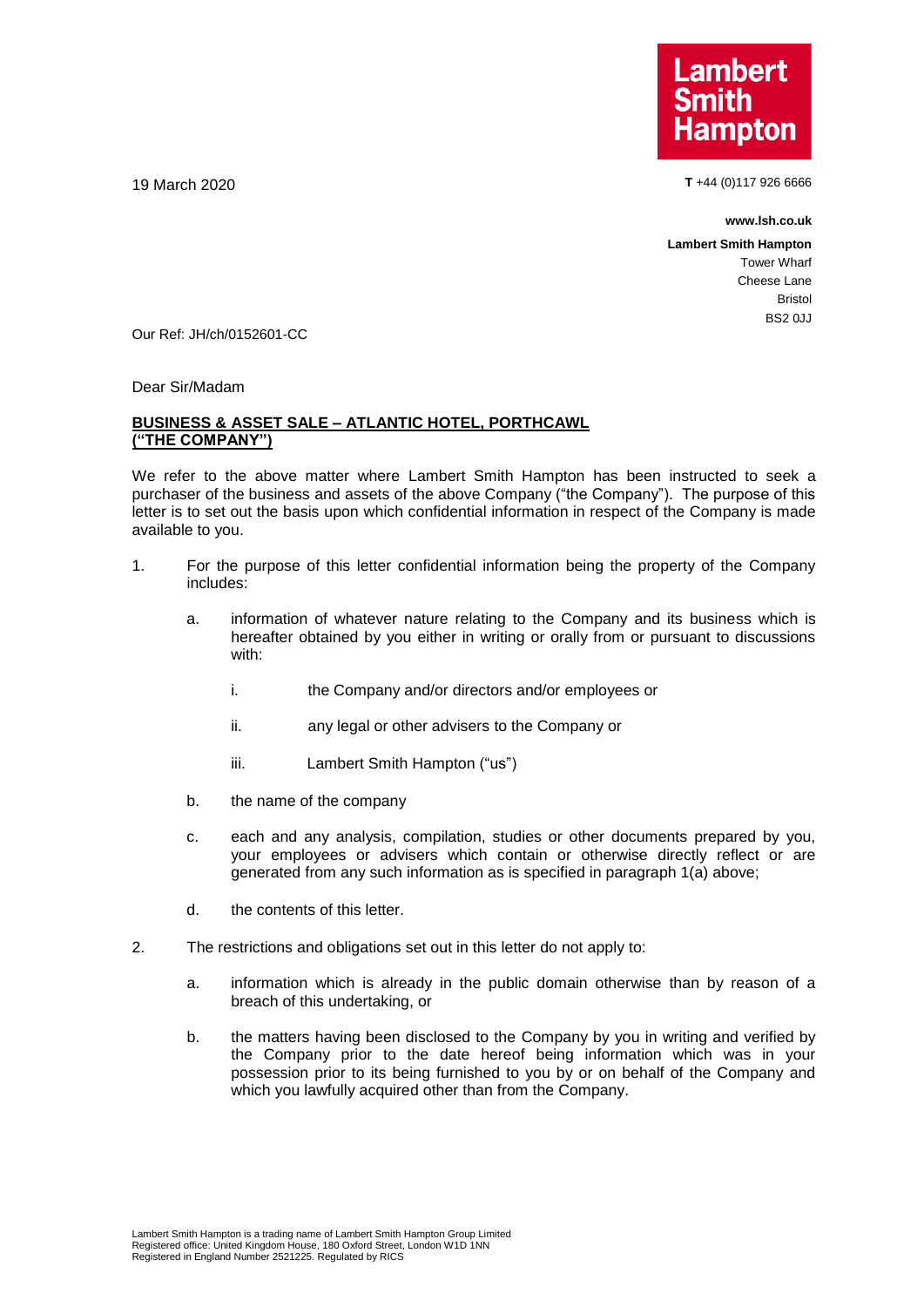- 3. In consideration of confidential information being made available to you, you undertake with the Company that you will, and you will procure that you and any advisers to whom disclosure is permitted under the terms hereof will:
	- a. use the confidential information only for the purpose of evaluating the Company with a view to your making an offer to invest and/or acquire business/shares of the Company;
	- b. keep private and confidential all confidential information received at any time by you;
	- c. not at any time, without the prior written consent of the Company;
		- i. disclose, disseminate, divulge or reveal the confidential information to any person or other party whatsoever, (other than any recognised law firm or firm of accountants retained by you for the purpose specified in 3(a) and provided always that they shall be informed by you of the confidential nature of the information and of the terms of this undertaking, and you hereby accept full responsibility in the event that any such person shall do anything which amounts to a breach of the duty of confidentiality imposed upon you under the terms hereof);
		- ii. disclose to any person the fact that discussions or negotiations are taking place between yourselves and the Company;
		- iii. save as provided herein copy, reproduce, distribute or publish the confidential information in whole or in part;
		- iv. discuss with or communicate to any employee of the Company or any suppliers, landlords, financiers, bankers or customers of the Company or any of its respective employees or professional advisers, your possible interest in the Company or any aspect of it.
	- d. Bring to the attention of your or your company's officers, employees, advisers and agents who are in or acquire possession of confidential information the absolute need for secrecy and procure the observance by them of the terms hereof.
	- e. Indemnify and keep indemnified the Company in respect of any action, claim, damages, award, penalty or liability whatsoever or howsoever arising out of the nonobservance by you of the terms hereof.
- 4. If we or the Company so requests in writing, you will forthwith return to the Company, or with the Company's agreement and to its sole absolute satisfaction dispose of all confidential information (including any generated or produced by or for you together with any copies).
- 5. Nothing hereunder shall constitute an obligation upon us or the Company to produce any confidential information or other information, which shall be in the sole absolute discretion of the Company.
- 6. The confidential information has been supplied at your request and without verification. Nether us nor the Company make any representation, statement or expression of opinion or warranty, express or implied, as to the accuracy or completeness of the confidential information or any communication in respect of it. You agree that we, the Company or any of their respective directors, employees, advisers and agents shall not have any liability to you, your advisers or agents resulting from the use of the confidential information.